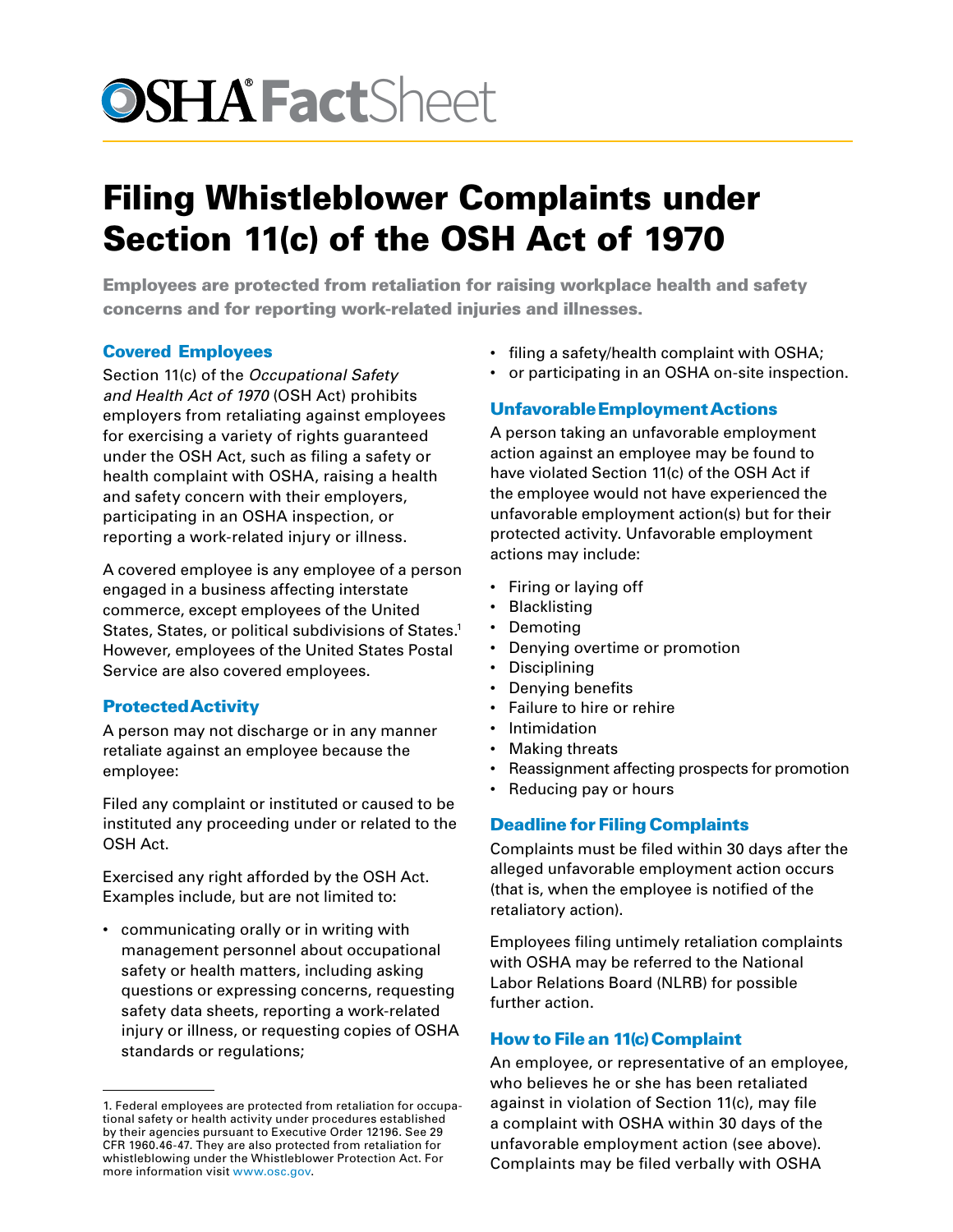by visiting or calling the local OSHA office at 1-800- 321-OSHA (6742), or may be filed in writing by sending a written complaint to the closest OSHA regional or area office, or by filing a complaint online at [www.whistleblowers.gov/](http://www.whistleblowers.gov/complaint_page.html) [complaint\\_page.html.](http://www.whistleblowers.gov/complaint_page.html)

Written complaints may be filed by facsimile, electronic communication, hand delivery during normal business hours, U.S. mail (confirmation services recommended), or other third-party commercial carrier.

The date of the postmark, facsimile, electronic communication, telephone call, hand delivery, delivery to a third-party commercial carrier, or in-person filing at an OSHA office is considered the date filed. No particular form is required and complaints may be submitted in any language.

To file a complaint electronically, please visit: [www.whistleblowers.gov/complaint\\_page.html](http://www.whistleblowers.gov/complaint_page.html).

To contact OSHA to file a complaint, please call 1-800-321-OSHA (6742) and they will connect you to the closest office; or visit [www.osha.gov/](http://www.osha.gov/html/RAmap.html) [html/RAmap.html.](http://www.osha.gov/html/RAmap.html)

Upon receipt, OSHA will review the complaint to determine whether it is appropriate to conduct

a fact-finding investigation (e.g., whether the complaint was filed within 30 days; whether the allegation is covered by Section 11(c)). All complaints are investigated according to requirements in 29 CFR Part 1977.

In the 22 states with OSHA-approved state plans which cover the private sector, employees may file a complaint under Section 11(c) of the OSH Act or a complaint under the State's analogous whistleblower provision or both. The complaint with Federal OSHA must be filed within 30 days of the unfavorable employment action. The complaint filed with the State agency must be filed within the time limit prescribed by State law. State and local government employees in these States, and in six States with plans covering only State and local government employees, may only file occupational safety or health retaliation claims with the State agencies. For a list of state plans, please visit: [www.osha.gov/dcsp/osp.](http://www.osha.gov/dcsp/osp/index.html)

#### What to do about a Dangerous Situation at Work

If workers believe working conditions are unsafe or unhealthful, it is recommended that they bring the conditions to their employer's attention, if possible, and before they are faced with either refusing to perform a task or exposing themselves to a serious hazard.

Workers may [file a complaint](https://www.osha.gov/as/opa/worker/complain.html) with OSHA concerning a hazardous working condition at any time. For information on occupational safety and health laws, standards, and regulations, visit OSHA's website: [www.osha.gov.](http://www.osha.gov/)

Not all work refusals due to unsafe or unhealthful conditions are protected by section 11(c). A worker would be protected from subsequent retaliation when the worker has a reasonable apprehension of death or serious injury; and refuses in good faith to perform the task; and has no alternative assignment; and there is insufficient time to have Federal or State OSHA conduct an inspection or where such an inspection has already taken place; and where possible the employee has sought from the employer but was unable to obtain correction of the dangerous condition. For more information: [www.osha.gov/workers.](http://www.osha.gov/worker)

#### Results of the Investigation

If the evidence supports an employee's claim of retaliation and a voluntary settlement cannot be reached, the Secretary of Labor, through the Office of the Solicitor of Labor (SOL), may litigate the case in U.S. District Court. The Secretary may seek relief to make the employee whole, including:

- Reinstatement.
- Payment of back pay with interest.
- Compensation for expenses the employee may have incurred, as a result of the retaliation with interest; and for emotional distress.
- Punitive damages.
- Non-monetary relief.

If the OSHA Regional Administrator whose office investigated the case finds that the evidence does not support an employee's claim of retaliation, the employee may seek review by the Directorate of Whistleblower Protection